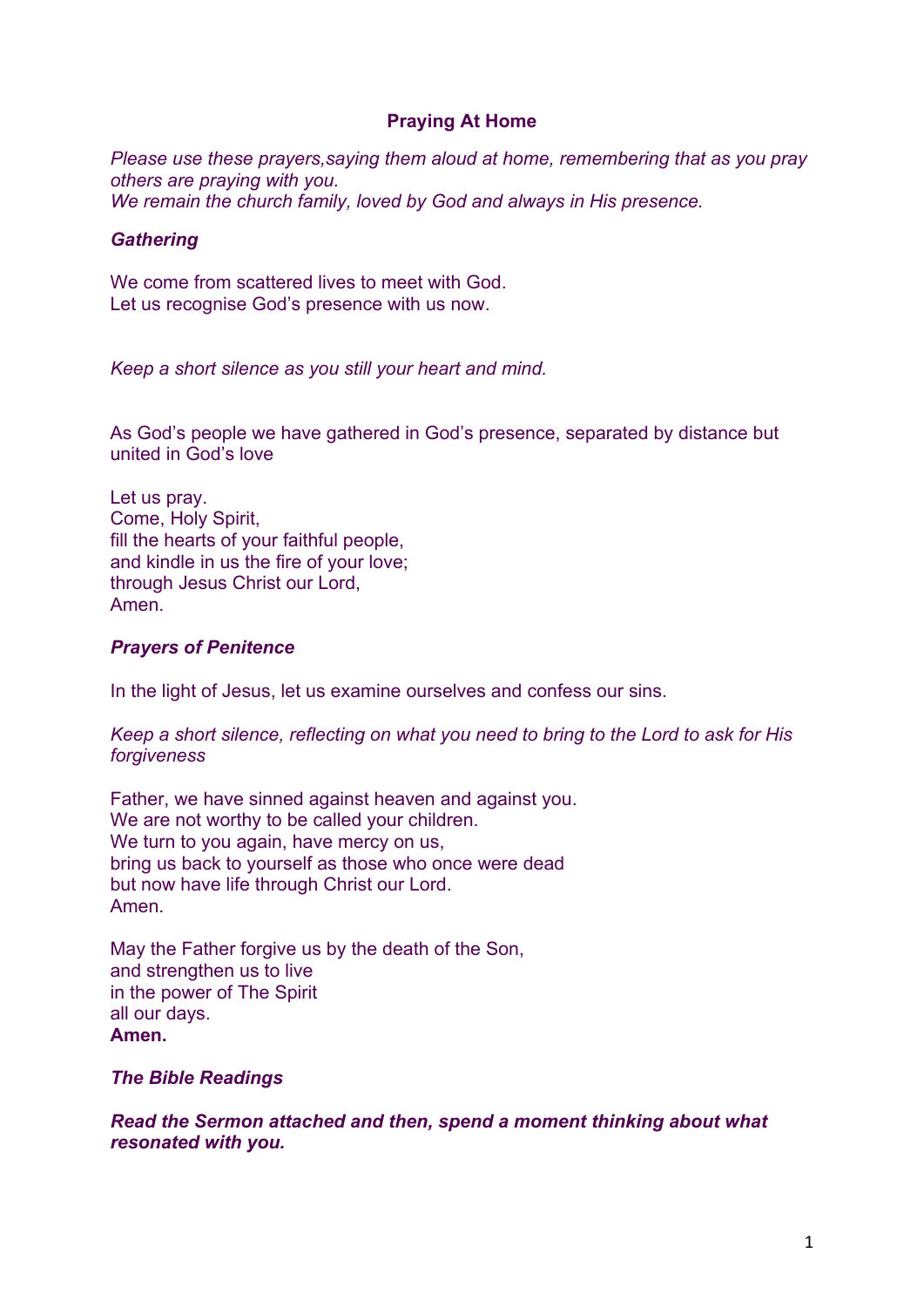### *The Creed*

We affirm our faith in the words of the Apostles Creed:

**I believe in God, the Father almighty, creator of heaven and earth. I believe in Jesus Christ, his only Son, our Lord, who was conceived by the Holy Spirit, born of the Virgin Mary, suffered under Pontius Pilate, was crucified, died, and was buried; he descended to the dead. On the third day he rose again; he ascended into heaven, he is seated at the right hand of the Father, and he will come to judge the living and the dead. I believe in the Holy Spirit, the holy catholic Church, the communion of saints, the forgiveness of sins, the resurrection of the body, and the life everlasting. Amen.**

#### *Prayers of Intercession*

We intercede for others in the quiet of our hearts.

Lord, meet us in the silence and hear our prayer.

*Pray for the Church locally and worldwide. Pray for the country in which we live and pray for the needs of the world. Pray for those in sickness, sorrow or any other adversity. Pray for yourself in your isolation that God would sit with you.*

**Our Father in heaven, hallowed be your name, your kingdom come, your will be done, on earth as in heaven. Give us today our daily bread. Forgive us our sins as we forgive those who sin against us. Lead us not into temptation but deliver us from evil. For the kingdom, the power, and the glory are yours**